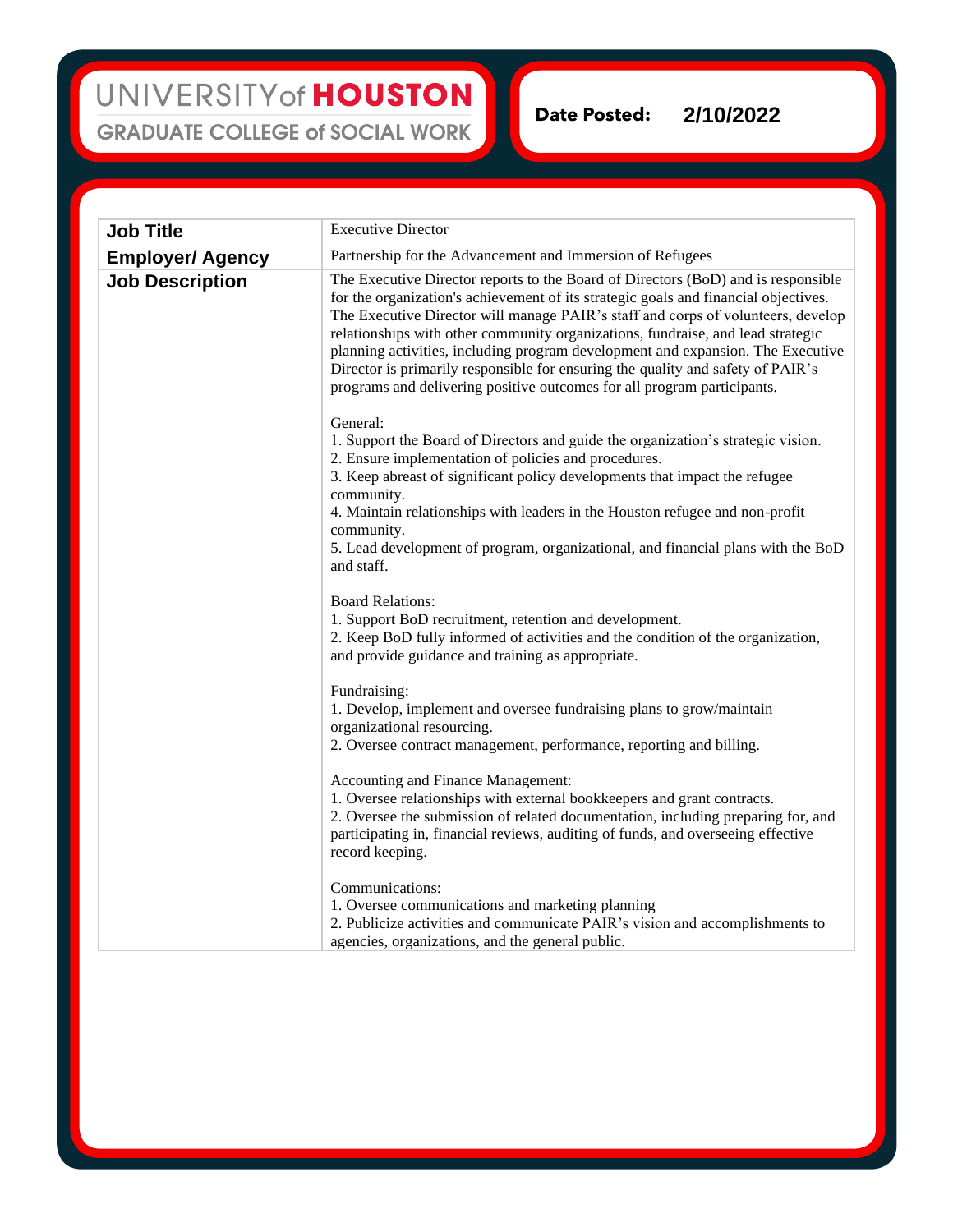|                       | 3. Participate in community events, meetings, conferences, and other functions as<br>PAIR's representative and spokesperson.<br>4. Develop strategic partnerships with other organizations.<br>5. Work with staff to maintain PAIR's newsletter and website, and develop new<br>media opportunities.<br><b>Staff Relationships and Development:</b><br>1. Create an environment of awesome fun.<br>2. Recruit and supervise staff, including 6 current direct reports.<br>3. Maintain a culture that attracts, retains, and motivates a diverse, top-quality<br>staff.<br>4. Build and sustain a hiring talent pool through strategic partnerships, including<br>university and non-profit internships.                                                                                                                                                 |
|-----------------------|---------------------------------------------------------------------------------------------------------------------------------------------------------------------------------------------------------------------------------------------------------------------------------------------------------------------------------------------------------------------------------------------------------------------------------------------------------------------------------------------------------------------------------------------------------------------------------------------------------------------------------------------------------------------------------------------------------------------------------------------------------------------------------------------------------------------------------------------------------|
|                       | Program Management:<br>1. Ensure program safety at all times.<br>2. Supervise program officers and provide guidance including: partnership and<br>program development; professional development; monitoring and evaluation,<br>reporting, developing improvements based on assessments at the end of each<br>semester.<br>3. Maintain positive relationships with community participants, including the<br>family and friends of PAIR students. Ensure PAIR's operations are well<br>understood and supported by community<br>participants.                                                                                                                                                                                                                                                                                                             |
| <b>Qualifications</b> | Qualifications:<br>1. Minimum of seven years of non-profit experience, demonstrating<br>successive growth in leadership roles.<br>2. Knowledge of, and experience directly working, with refugee and/or<br>immigrant communities.<br>3. Five years of experience managing direct reports/staff teams.<br>4. Demonstrated ability to build relationships with varied community<br>groups, including donors, volunteers, and BoD.<br>5. Experience growing and scaling programs that serve youth; experience<br>with out-of-school time programs is preferred.<br>6. Minimum of three years in budgetary management, including contract<br>compliance.<br>7. Minimum of three years of experience in program development,<br>including grant writing/oversight.<br>8. Experience using Quickbooks, Excel, Salesforce and presentation tools is<br>a plus. |
|                       | <b>Physical Requirements</b><br>1. Ability to interact in-person with other individuals in both indoor and<br>outdoor environments.<br>2. Ability to work 40 hours per week.                                                                                                                                                                                                                                                                                                                                                                                                                                                                                                                                                                                                                                                                            |

UNIVERSITY of HOUSTON

**GRADUATE COLLEGE of SOCIAL WORK**